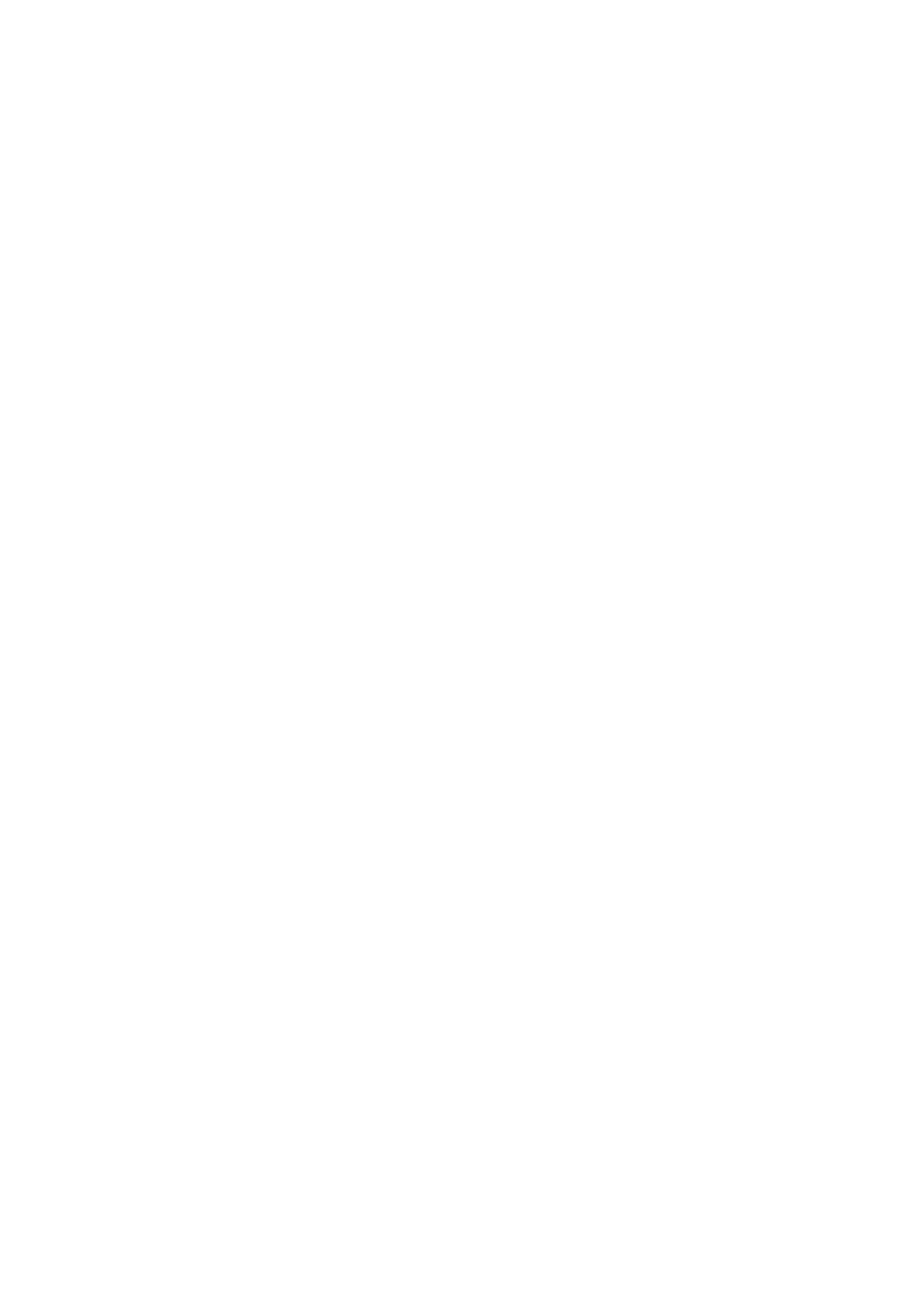## **Implementation of the Design**

The proposed pipelined multiplier design has carry select adder instantiated for the partial product addition, the delay in the computation time for the addition process would be reduced with the help of carry select adder when compared to the ripple carry adder method.

## **Carry save adder design**

A type of Digital adder to efficiently compute the sum of two or more binary numbers. These adders can outperform the computation operation in the multiplication. Instead of using the entire ripple carry adder instantiation in the whole partial product addition process, the carry save adder can be employed to perform the higher bit addition process. The carry save consists of n-full adders, each computes a single sum and carry bit on corresponding bits of three input numbers. The numbers are a, b and c, it produces a partial sum ps and a shift carry sc. The entire sum of the operation can be calculated by the following process. First, Shifting the carry sequence sc left by one place. Second, appending a 0 to the front of the partial sum sequence ps. Third, using a full adder to add these two together and produce the result  $(n+1)$  bit value [6].



**Figure 8:** 4-bit carry save adder.

The above Figure shows the instantiated 4-bit Carry Save Adder for the partial product addition computation. The delay response was compared with the corresponding Ripple Carry adder and the Carry Select Adder designs.



**Figure 9:** Synthesized schematic design of carry save adder.

### **Carry select adder**

Carry Select Adder is an arithmetic combinational logic unit which sums up two N bit binary sum and 1 bit carry, the main difference in the Carry Select Adder and Ripple Carry Adder is the delay in the propagation of the carry. The Ripple Carry Adder will have longer delay in the carry propagation than the Carry Select Adder.





The above figure represents the instantiated 4-bit Carry Select Adder. At the fourth stage of the adder, the propagated carry Cout was taken out and provided as an input to the next stage of the Carry Select Adder.

## **Pipelined FSM multiplier design**

The Proposed pipelined multiplier design with fixed latency FSM, the instantiated adder (Carry Select Adder) in the design based on the delay comparison. The FSM Block controls the Mux and Demux of the Partial product generator blocks.



**Figure 11:** FSM for fixed latency.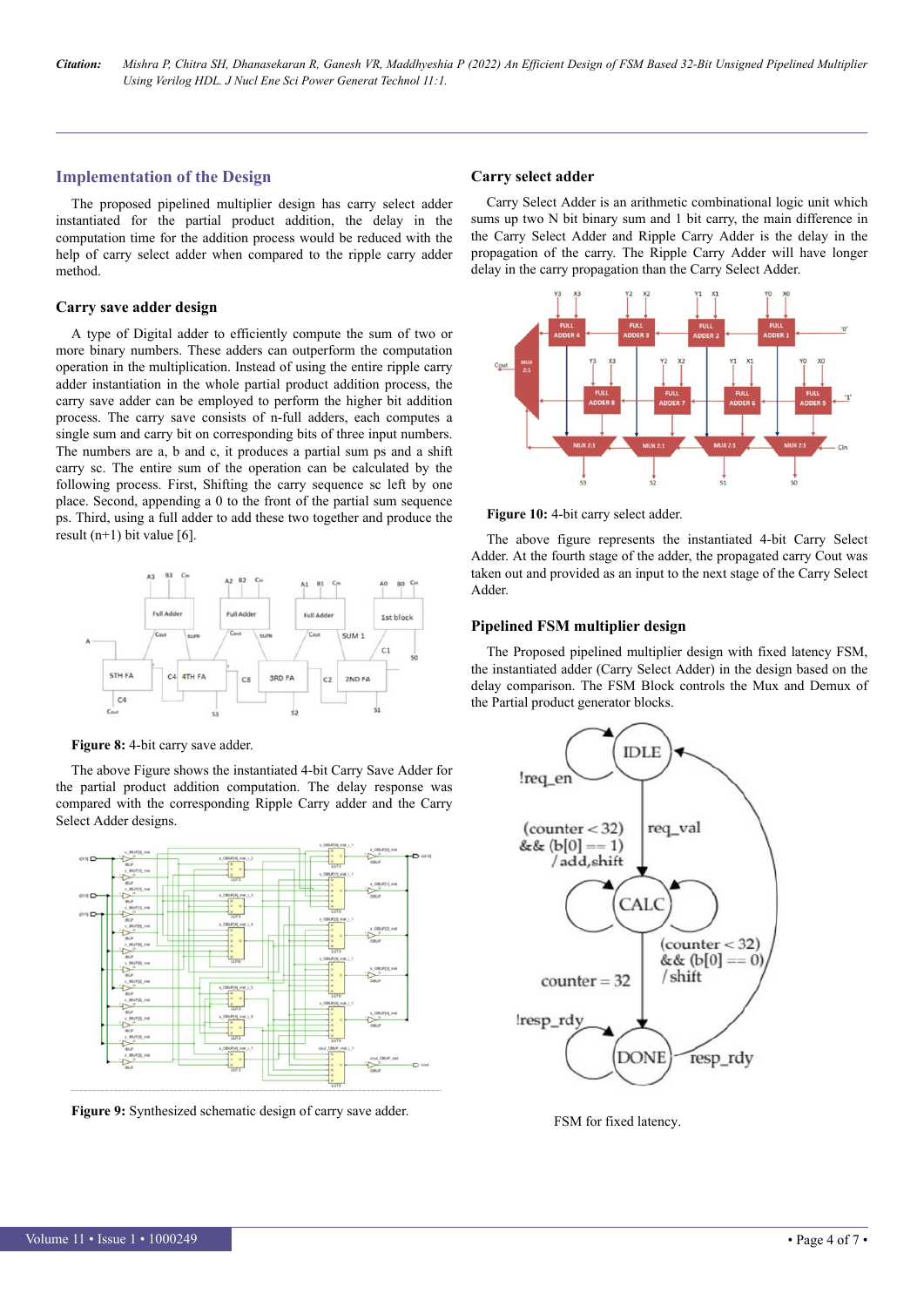The above figure represents the state changes for the FSM (fixed latency), the FSM has a counter to check the repeated shift and add operation. The resp\_rdy signal controls the mux select lines. The counter value resets and goes back to the idle state when it reaches 32. The counter remains in Calc state (when counter less than 32) where the multiplication process is done.

### **Simulation Result**

The schematic design of the proposed pipelined multiplier was simulated in the Vivado 2017.4. The proposed multiplier having similar five stages of the existing multiplier, the instantiated adder for the partial product addition is Carry Select Adder (due to less delay in the propagation of the carry).



**Figure 12:** Synthesized schematic design of carry select adder.

The following report shows the delay comparison report of Ripple Carry Adder, Carry Save Adder and Carry Select Adder. The minimum accountable delay should be considered for the design of pipelined multiplier.

| Path Type:<br>Data Path Delay:<br>Logic Levels: | Max at Slow Process Corner<br>6.490ns (logic 3.756ns (57.870%) route 2.734ns (42.130%))<br>(IBUF=1 LUT3=1 LUT6=1 OBUF=1)<br>4 |           |                   |                                     |
|-------------------------------------------------|-------------------------------------------------------------------------------------------------------------------------------|-----------|-------------------|-------------------------------------|
| Location                                        | Delay type                                                                                                                    | Incr (ns) | Path (ns)         | Netlist Resource (s)                |
|                                                 |                                                                                                                               | 0.000     |                   | ------------<br>$0.000 r$ x[1] (IN) |
|                                                 | $net (fo=0)$                                                                                                                  | 0.000     | $0.000 \times 11$ |                                     |
|                                                 | IBUF (Prop ibuf I O)                                                                                                          | 0.923     |                   | $0.923$ r x IBUF[1] inst/0          |
|                                                 | net (fo=3, unplaced)                                                                                                          | 0.800     | 1.722             | x IBUF[1]                           |
|                                                 | LUT3 (Prop lut3 I2 0)                                                                                                         | 0.124     |                   | 1.846 r s OBUF[4] inst i 3/0        |
|                                                 | net (fo=4, unplaced)                                                                                                          | 1.135     | 2.981 cl 1        |                                     |
|                                                 | LUT6 (Prop lut6 Il 0)                                                                                                         | 0.124     |                   | 3.105 r s OBUF[4] inst i 1/0        |
|                                                 | net (fo=1, unplaced)                                                                                                          | 0.800     |                   | 3.905 s OBUF[4]                     |
|                                                 | OBUF (Prop obuf I O)                                                                                                          | 2.585     |                   | 6.490 r s OBUF[4] inst/0            |
|                                                 | $net (fo=0)$                                                                                                                  | 0.000     | $6.490$ $8[4]$    |                                     |
|                                                 |                                                                                                                               |           |                   | $r = s[4]$ (OUT)                    |

**Figure 13:** Timing summary of ripple carry adder.

The overall critical path delay for the ripple carry adder design is 6.49 ns. The reason for the delay is the propagation of the carry in each and every adder stages.

| Path Type:       | Max at Slow Process Corner                                |       |                   |                                       |
|------------------|-----------------------------------------------------------|-------|-------------------|---------------------------------------|
| Data Path Delay: | 5.815ns (logic 3.756ns (64.587%) route 2.059ns (35.413%)) |       |                   |                                       |
| Logic Levels:    | (IBUF=1 LUT3=1 LUT6=1 OBUF=1)<br>4                        |       |                   |                                       |
| Location         | Delay type                                                |       | Incr(ns) Path(ns) | Netlist Resource(s)                   |
|                  |                                                           | 0.000 | 0.000r            | ------------------<br>$in0[2]$ $(IN)$ |
|                  | net (fo=0)                                                | 0.000 | 0.000             | in0[2]                                |
|                  | IBUF (Prop ibuf I O)                                      | 0.923 |                   | 0.923 r in0 IBUF[2] inst/0            |
|                  | net (fo=2, unplaced)                                      | 0.800 | 1.722             | in0 IBUF[2]                           |
|                  | LUT6 (Prop lut6 I5 0)                                     | 0.124 | 1.846 r           | out OBUF[3] inst i 2/0                |
|                  | net (fo=2, unplaced)                                      | 0.460 | 2.306             | $-c3$                                 |
|                  | LUT3 (Prop lut3 I0 0)                                     | 0.124 | $2.430$ r         | cout OBUF inst i 1/0                  |
|                  | net (fo=1, unplaced)                                      | 0.800 | 3.230             | cout OBUF                             |
|                  | OBUF (Prop obuf I O)                                      | 2.585 |                   | 5.815 r cout OBUF inst/0              |
|                  | net (fo=0)                                                | 0.000 | 5.815             | cout                                  |
|                  |                                                           |       |                   | <b>W.</b> GAINE INTTY                 |

### **Figure 14:** Timing summary of carry select adder.

The above timing summary shows the path delay for Carry Select Adder is 5.815 ns. The delay summary report of the Carry Save Adder design.

| Path Type:<br>Data Path Delay:<br>Logic Levels: | Max at Slow Process Corner<br>5.822ns (logic 3.756ns (64.509%) route 2.066ns (35.491%))<br>4 (IBUF=1 LUT4=1 LUT5=1 OBUF=1) |          |                      |                              |
|-------------------------------------------------|----------------------------------------------------------------------------------------------------------------------------|----------|----------------------|------------------------------|
| Location                                        | Delay type                                                                                                                 | Incr(ns) | Path(ns)             | Netlist Resource(s)          |
|                                                 |                                                                                                                            | 0.000    | ----------------     | <br>$0.000 r$ A[1] (IN)      |
|                                                 | net (fo=0)                                                                                                                 | 0.000    | $0.000$ $\lambda[1]$ |                              |
|                                                 | IBUF (Prop ibuf I 0)                                                                                                       | 0.923    |                      | 0.923 r A IBUF[1] inst/0     |
|                                                 | net (fo=3, unplaced)                                                                                                       | 0.800    | 1.722                | A IBUF[1]                    |
|                                                 | LUT5 (Prop lut5 I4 0)                                                                                                      | 0.124    |                      | 1.846 r S OBUF[3] inst_i_3/0 |
|                                                 | net (fo=3, unplaced)                                                                                                       | 0.467    | 2.313                | S OBUF[3] inst_i 3 n 0       |
|                                                 | LUT4 (Prop lut4 I3 0)                                                                                                      | 0.124    |                      | 2.437 r S OBUF[2] inst i 1/0 |
|                                                 | net (fo=1, unplaced)                                                                                                       | 0.800    | 3.237                | S OBUF[2]                    |
|                                                 | OBUF (Prop obuf I O)                                                                                                       | 2.585    |                      | 5.822 r S OBUF[2] inst/0     |
|                                                 | net (fo=0)                                                                                                                 | 0.000    | 5.822                | S[2]                         |
|                                                 |                                                                                                                            |          |                      | $r$ $S[2]$ $(00T)$           |

#### **Figure 15:** Timing summary of carry save adder.

The above timing summary shows the path delay for Carry Save Adder is 5.822 ns. There is a small difference in the delay between Carry Save Adder (5.822 ns) and Carry Select Adder (5.815 ns).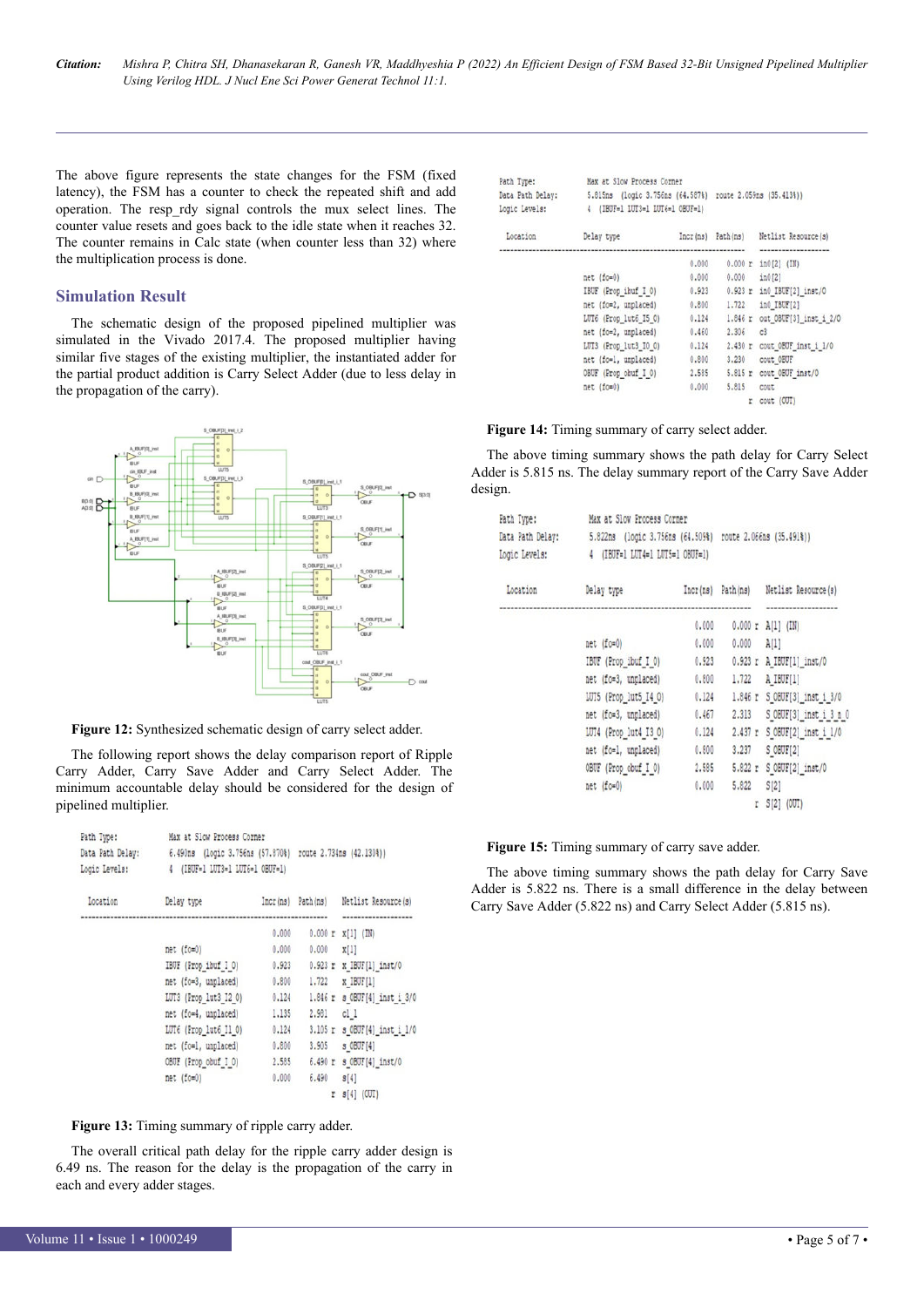

**Figure 16:** Schematic design of the proposed pipelined multiplier.

The delay reports were compared and thus the Carry Select Adder were instantiated in the Pipelined Multiplier design.



**Figure 17:** Simulation waveform of pipelined multiplier.

The above figure represents the simulated waveform of the pipelined multiplier, Inputs in Decimal (a-23, b-10, output of the multiplier at 9th cycle-230 in decimal). Timing Constraints include Critical path delay (the maximum delay in the reg-to-reg datapath).

| Offset: 5.889ns (Levels of Logic 2 5)<br>Source: in2<1> (PAD)                  |            |               |                                                                                                                                                                                       |  |
|--------------------------------------------------------------------------------|------------|---------------|---------------------------------------------------------------------------------------------------------------------------------------------------------------------------------------|--|
| Destination: f3/x2/out 2 (LATCH)                                               |            |               |                                                                                                                                                                                       |  |
| Destination Clock: f3/x1/out_or00001 falling                                   |            |               |                                                                                                                                                                                       |  |
| Data Path: in2<1> to f3/x2/out 2                                               |            |               |                                                                                                                                                                                       |  |
|                                                                                | Gate Net   |               |                                                                                                                                                                                       |  |
|                                                                                |            |               | Cell:in->out fanout Delay Delay Logical Name (Net Name)<br>                                                                                                                           |  |
| $BUF: I \rightarrow 0$                                                         |            |               | 32 0.821 1.921 in21IBOF (in11IBUF)                                                                                                                                                    |  |
|                                                                                |            |               | LUT4:I2->0 1 0.551 0.000 f3/x2/Mmux out mux0000 935 (f3/x2/Mmux out mux0000 935)                                                                                                      |  |
|                                                                                |            |               | MDXF5:10 -Y8 1 0.360 0.000 f3/x2/Mmux.cut_mux0000 7 f5_34 (f3/x2/1hour cutfit:20000 7 f535)<br>MDXF6:10 1 0.342 1.140 f3/x2/Mmux.cut_mux0000 5 f6_34 (f3/x2/1hour cut_nux0000 5_f635) |  |
|                                                                                |            |               |                                                                                                                                                                                       |  |
| LD:D                                                                           | 8.203      |               | LUT2:I0->0 1 0.551 0.000 f3/x2/sel<3>351 (f3/x2/out_mux0000<9>)<br>f3/x2/out9                                                                                                         |  |
| ***********************                                                        |            |               |                                                                                                                                                                                       |  |
|                                                                                |            |               | (48.0% logic, 52.0% route)                                                                                                                                                            |  |
|                                                                                |            |               |                                                                                                                                                                                       |  |
|                                                                                |            |               |                                                                                                                                                                                       |  |
| Source:                                                                        |            | out reg[0]/C  |                                                                                                                                                                                       |  |
|                                                                                |            |               | (rising edge-triggered cell FDRE)                                                                                                                                                     |  |
|                                                                                | out[0]     |               |                                                                                                                                                                                       |  |
|                                                                                |            | (output port) |                                                                                                                                                                                       |  |
|                                                                                | (none)     |               |                                                                                                                                                                                       |  |
|                                                                                |            |               | Max at Slow Process Corner                                                                                                                                                            |  |
|                                                                                |            |               | 4.016ns (logic 3.216ns (80.087%) route 0.800ns (19.913%))                                                                                                                             |  |
|                                                                                |            |               | 2 (FDRE=1 OBUF=1)                                                                                                                                                                     |  |
| Location                                                                       | Delay type |               | Incr(ns) Path(ns) Netlist Resource(s)                                                                                                                                                 |  |
|                                                                                |            |               | -------------------                                                                                                                                                                   |  |
| Destination:<br>Path Group:<br>Path Type:<br>Data Path Delay:<br>Logic Levels: | FDRE       |               | 0.000 0.000 r out reg[0]/C                                                                                                                                                            |  |
|                                                                                |            |               | 0.456 0.456 r out reg[0]/Q<br>FDRE (Prop fdre C Q)<br>1.256 out 0BUFT01<br>net (fo-1, unplaced)<br>0.800                                                                              |  |

### **Figure 18:** Timing report of proposed multiplier.

The above figure shows the timing summary report of the proposed pipelined multiplier, the overall critical path delay for the multiplier is 4.01 ns (Instantiated Carry Select Adder).



#### **Figure 19:** Power summary report of proposed pipelined multiplier.

## **Observation**

From the above Delay comparison table, we can observe that by using Ripple Carry Adder instantiation in the design produces a delay of 7.01 ns, whereas Carry Select Adder produces a delay of 4.01 ns, clearly states that by using Carry Select Adder we can optimize the delay and improve the speed and performance of the design [7]. RCA Pipelined multiplier calculation: The inverse of the Critical path delay (max delay) gives the operating max frequency [8].